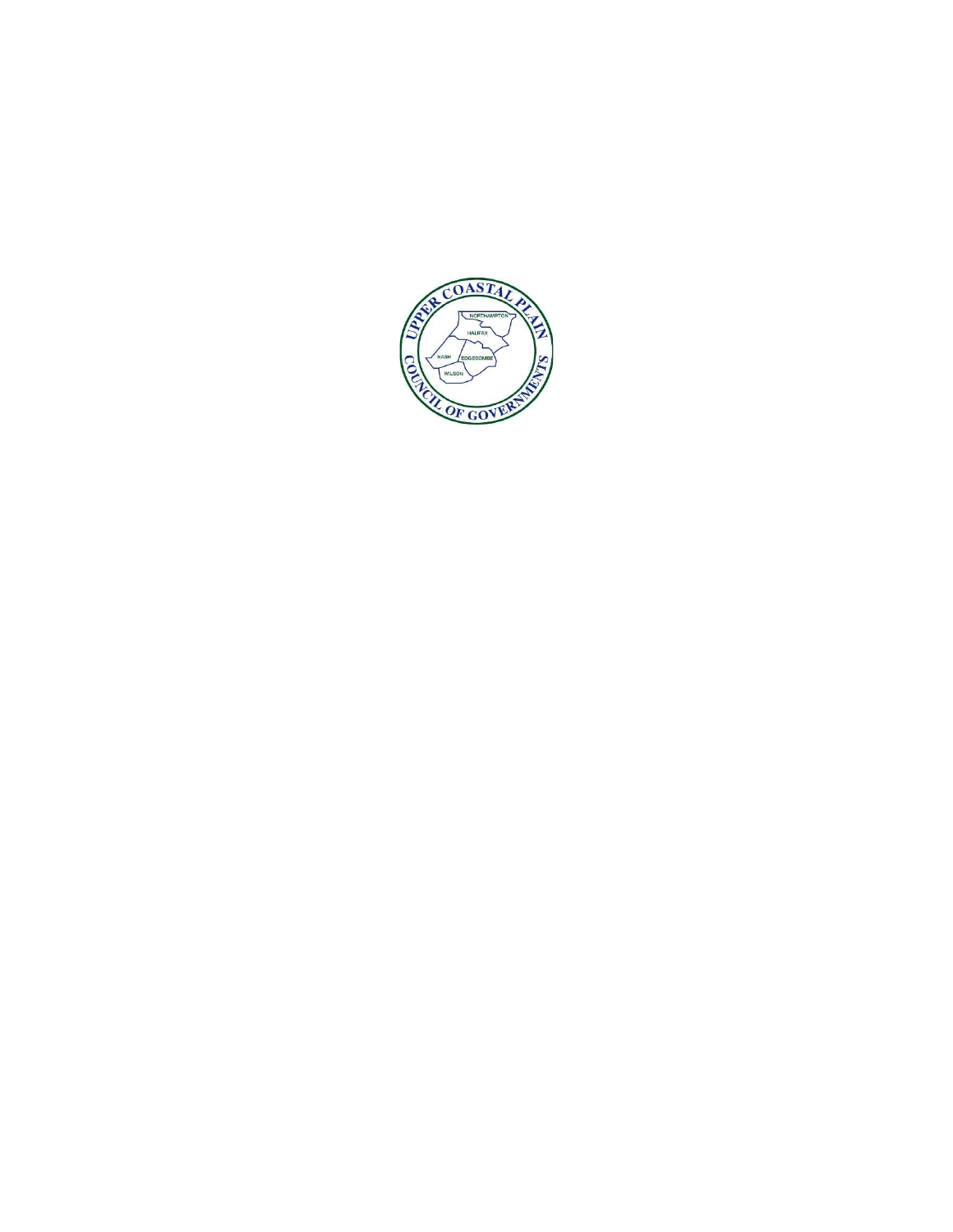

Presentation of Audit Results

Fiscal Year Ended June 30, 2021



Alan W. Thompson, CPA 1626 S Madison Street PO Box 398 Whiteville, NC 28472 910.642.2109 phone 910.642.5958 fax www.tpsacpas.com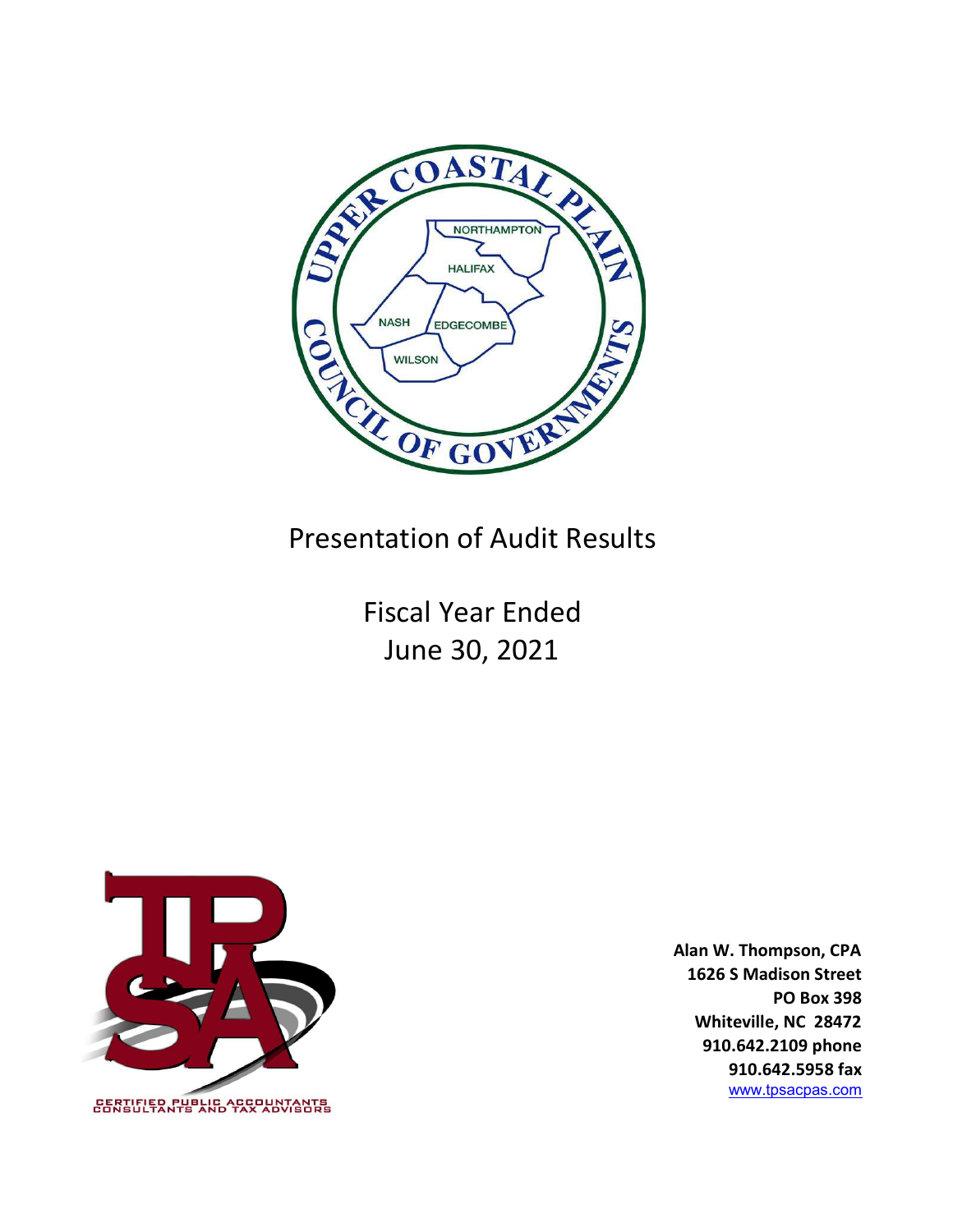# UPPER COASTAL PLAIN COUNCIL OF GOVERNMENTS Presentation Agenda

| I. GENERAL COMMENTS                           | PAGE(s) |
|-----------------------------------------------|---------|
| II. REQUIRED COMMUNICATIONS<br><b>SAS 114</b> | $1 - 3$ |
| III. AUDIT RESULTS                            | $4 - 8$ |
| IV. QUESTIONS AND COMMENTS                    |         |

V. CLOSE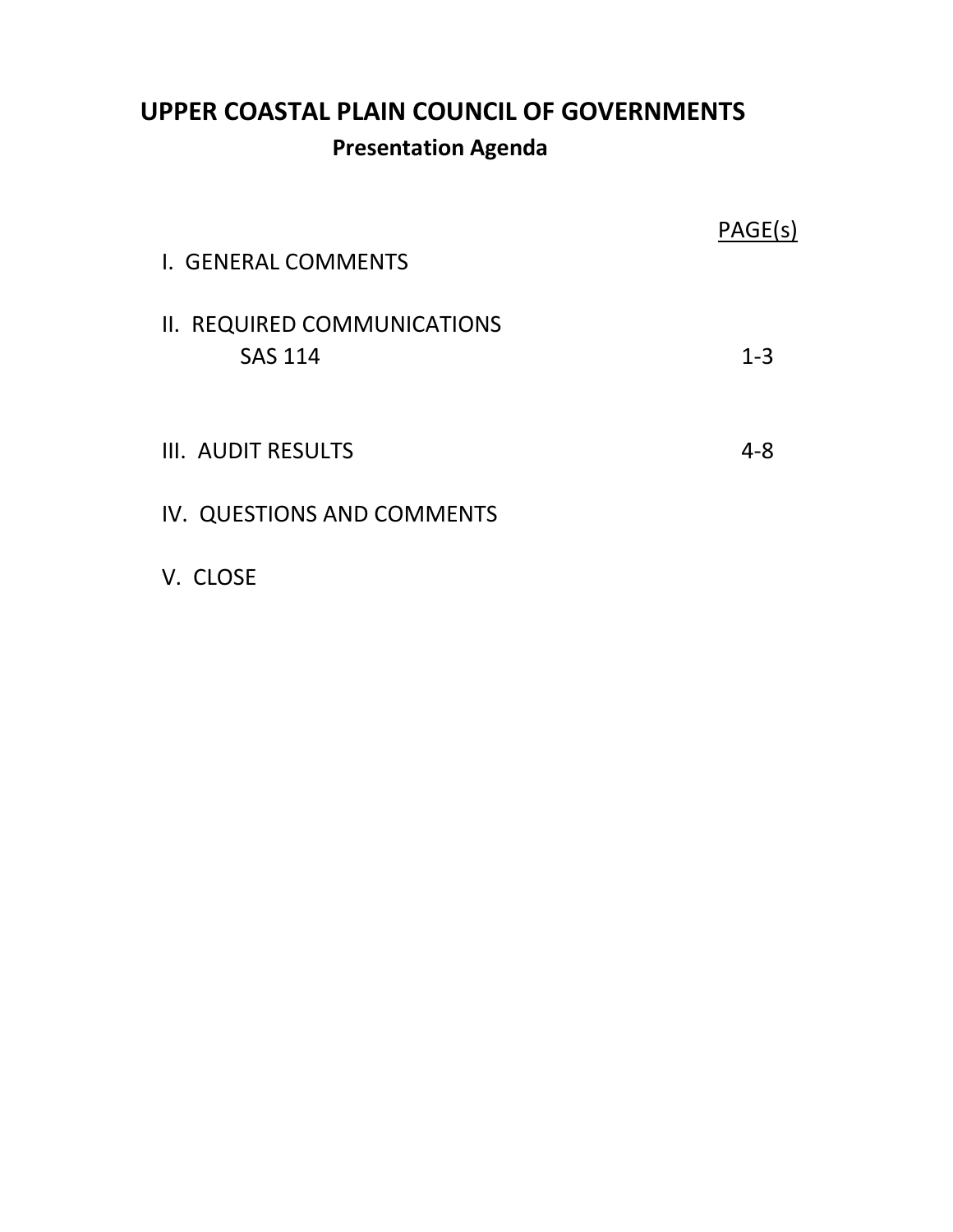

*Thompson, Price, Scott, Adams & Co, P.A.* 

P.O. Box 398 1626 S Madison Street Whiteville, NC 28472 Telephone (910) 642-2109 Fax (910) 642-5958

Alan W. Thompson, CPA R. Bryon Scott, CPA Gregory S. Adams, CPA

November 23, 2021

To the Board of Commissioners Upper Coastal Plain Council of Governments Wilson, North Carolina

We have audited the financial statements of the governmental activities, the business-type activities, the discretely presented component unit, each major fund, and the aggregate remaining fund information of Upper Coastal Plain Council of Governments for the year ended June 30, 2021. Professional standards require that we provide you with information about our responsibilities under generally accepted auditing standards, *Government Auditing Standards*, and the Uniform Guidance, as well as certain information related to the planned scope and timing of our audit. We have communicated such information in our letter to you dated April 12, 2021. Professional standards also required that we communicate to you the following information related to our audit.

#### Significant Audit Findings

#### *Qualitative Aspects of Accounting Practices*

Management is responsible for the selection and use of appropriate accounting policies. The significant accounting policies used by Upper Coastal Plain Council of Governments are described in Note 1 to the financial statements. We noted no transactions entered into by the Upper Coastal Plain Council of Governments during the year that were both significant and unusual, and of which, under professional standards, we are required to inform you, or transactions for which there is a lack of authoritative guidance or consensus. All significant transactions have been recognized in the financial statements in the proper period.

Accounting estimates are an integral part of the financial statements prepared by management and are based on management's knowledge and experience about past and current events and assumptions about future events. Certain accounting estimates are particularly sensitive because of their significance to the financial statements and because of the possibility that future events affecting them may differ significantly from those expected. There were no significant estimate(s) or assumptions noted during the audit.

The disclosures in the financial statements are neutral, consistent, and clear. Certain financial statement disclosures are particularly sensitive because of their significance to the financial statement users. There are no such disclosures identified.

#### *Difficulties Encountered in Performing the Audit*

We encountered no significant difficulties in dealing with management in performing and completing our audit.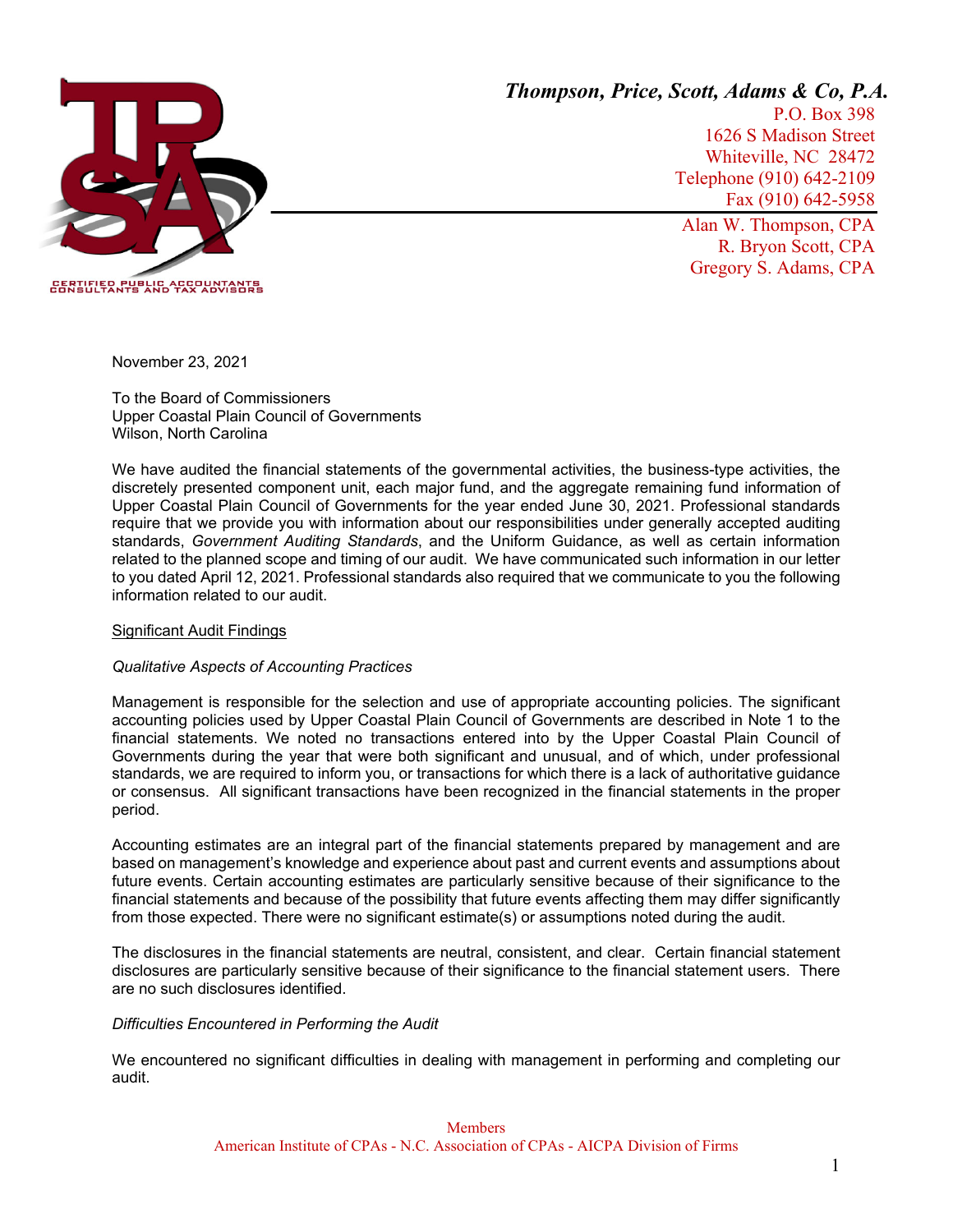#### *Corrected and Uncorrected Misstatements*

Professional standards require us to accumulate all known and likely misstatements identified during the audit, other than those that are trivial, and communicate them to the appropriate level of management. Management has corrected all such misstatements. In addition, none of the misstatements detected as a result of audit procedures and corrected by management were material, either individually or in the aggregate, to each opinion unit's financial statements taken as a whole.

#### *Disagreements with Management*

For purposes of this letter, professional standards define a disagreement with management as a financial accounting, reporting, or auditing matter, whether or not resolved to our satisfaction, that could be significant to the financial statements or the auditor's report. We are pleased to report that no such disagreements arose during the course of our audit.

#### *Management Representation*

We have requested certain representations from management that are included in the management representation letter dated November 23, 2021.

#### *Management Consultations with Other Independent Accountants*

In some cases, management may decide to consult with other accountants about auditing and accounting matters, similar to obtaining a "second opinion" on certain situations. If a consultation involves application of an accounting principle to the governmental unit's financial statements or a determination of the type of auditor's opinion that may be expressed on those statements, our professional standards require the consulting accountant to check with us to determine that the consultant has all the relevant facts. To our knowledge, there were no such consultations with other accountants.

#### *Other Auditing Findings or Issues*

We generally discuss a variety of matters, including the application of accounting principles and auditing standards, with management each year prior to retention as Upper Coastal Plain Council of Governments' auditors. However, these discussions occurred in the normal course of our professional relationship and our responses were not a condition to our retention.

The Local Government Commission (LGC) will no longer initiate communications about concerns or findings (formerly considered unit letters). They have created a spreadsheet that has to be completed and submitted with the audit report. If that worksheet identifies what they consider a "Financial Performance Indicators of Concern" (FPICs), we are required to communicate those items to the Board. The Council is required to submit a response within 60 days of the Board meeting in which the financial statements are presented. The detailed audit response should be presented to the entire Board, and signed by the entire Board, Finance Officer, and Manager. We are pleased to disclose that there were no indicators identified on their spreadsheet that you are required to address.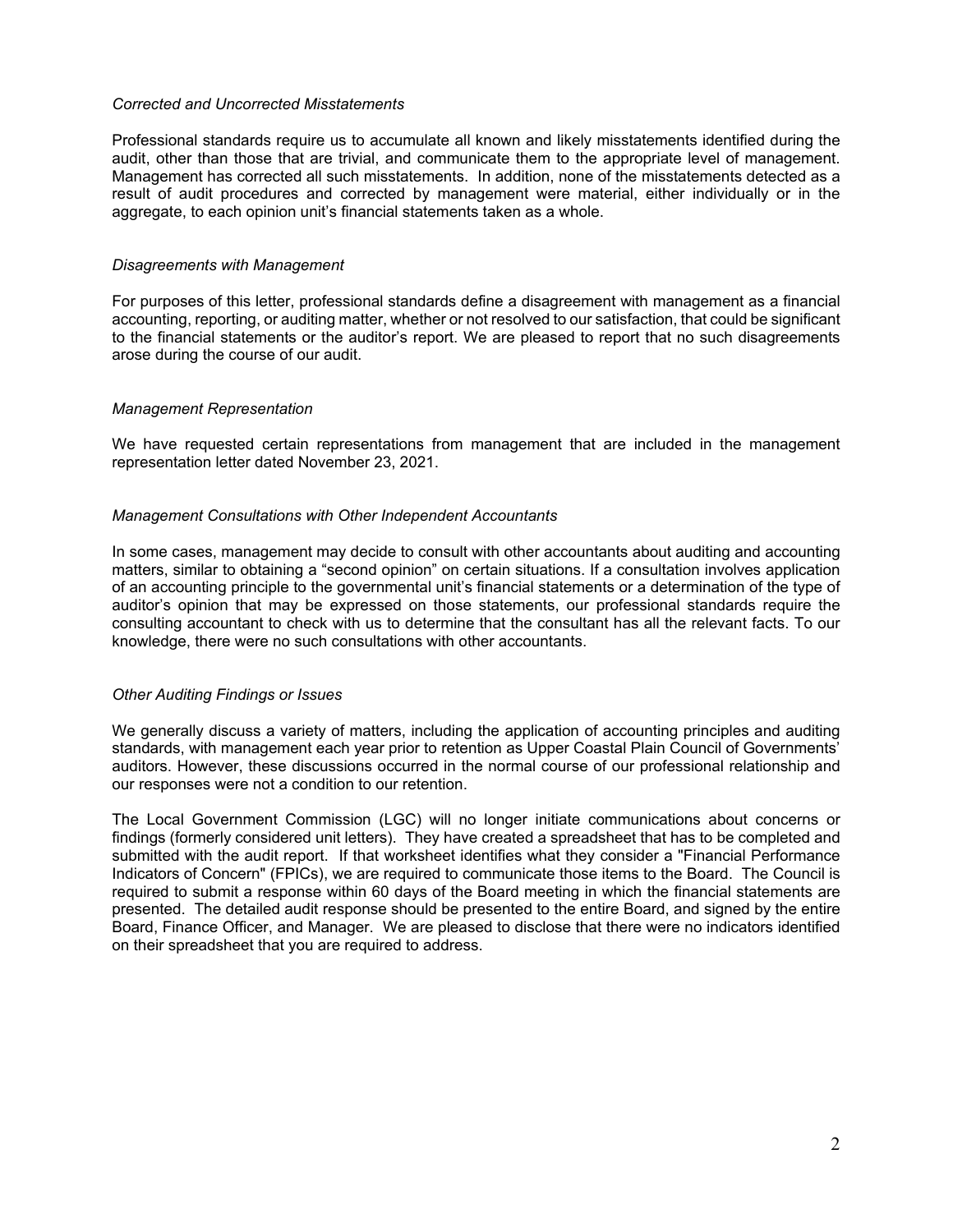#### Other Matters

We applied certain limited procedures to the Schedule of Council's Proportionate Share of Net Pension Liability (LGERS), Schedule of Council Contributions (LGERS), Schedule of Council's Proportionate Share of Net Pension Asset (ROD), Schedule of Council Contributions (ROD), Schedule of Changes in Total Pension Liability - Law Enforcement Officer's Special Separation Allowance, and Schedule of Changes in Total OPEB Liability and Related Ratios, which is required supplementary information (RSI) that supplements the basic financial statements. Our procedures consisted of inquiries of management regarding the methods of preparing the information and comparing the information for consistency with management's responses to our inquiries, the basic financial statements, and other knowledge we obtained during our audit of the basic financial statements. We did not audit the RSI and do not express an opinion or provide any assurance on the RSI.

We were engaged to report on the combining and individual non-major fund statement schedules, budgetary schedules, and other schedules, and the schedule of expenditures of federal and State awards, which accompany the financial statements but are not RSI. With respect to this supplementary information, we made certain inquiries of management and evaluated the form, content, and methods of preparing the information to determine that the information complies with accounting principles generally accepted in the United States of America, the method of preparing it has not changed from the prior period, and the information is appropriate and complete in relation to our audit of the financial statements. We compared and reconciled the supplementary information to the underlying accounting records used to prepare the financial statements or to the financial statements themselves.

Please ensure that management and the Board is aware of the new GASB pronouncements for the upcoming fiscal year. Be especially mindful of GASB No.87: *Leases*, as the implementation of this standard will take a significant amount of time and resources to gather the necessary information. If the proper resources are not allotted for the implementation of this standard, this could potentially cause a significant delay in the completion of the upcoming audit.

#### Restriction on Use

This information is intended solely for the use of the Board of Commissioners and management of Upper Coastal Plain Council of Governments and is not intended to be and should not be used by anyone other than these specified parties.

Very truly yours,

Trompson, Dice, Sept, adams "Co., P.A.

Thompson, Price, Scott, Adams & Co, P.A.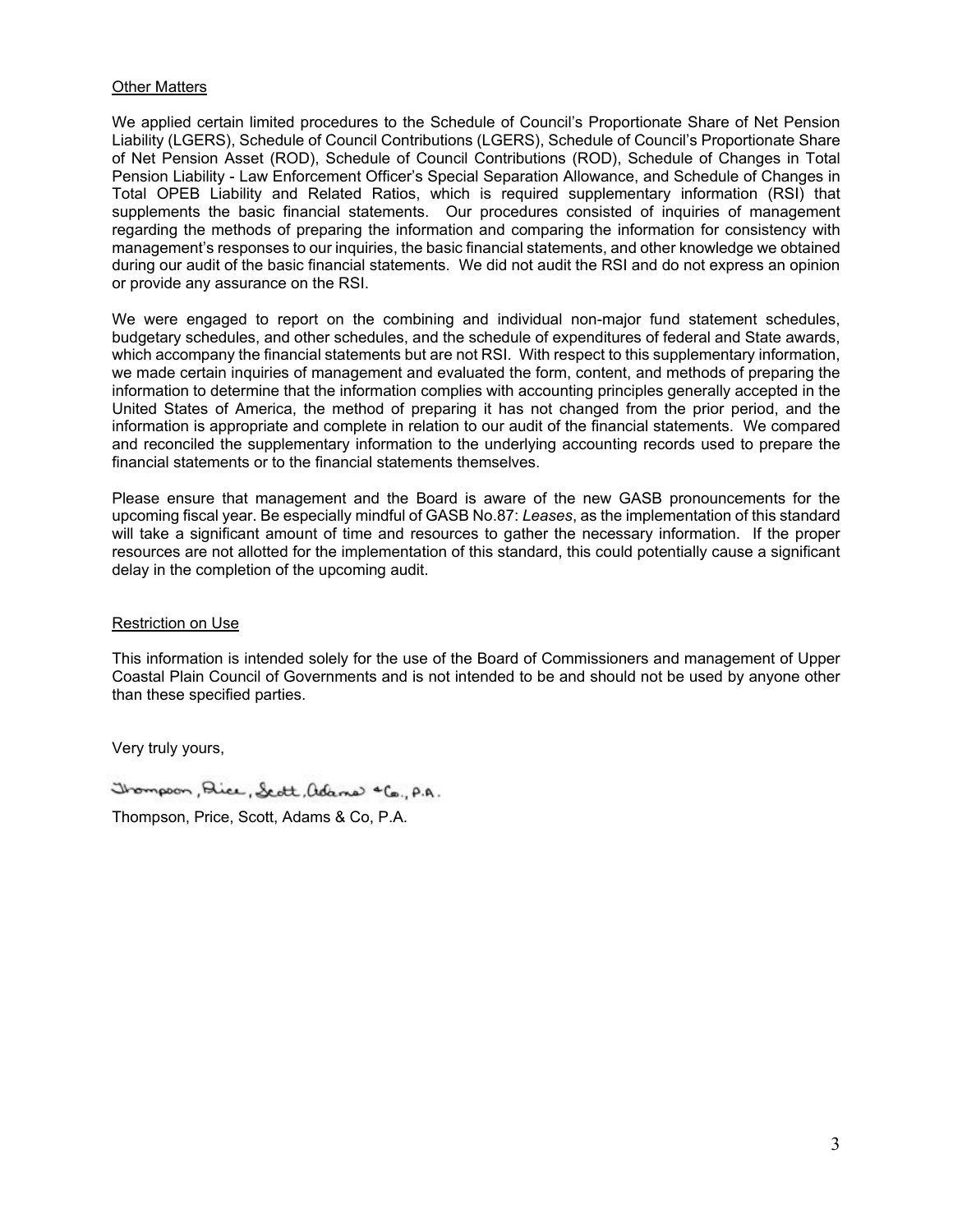| <b>UPPER COASTAL PLAIN COUNCIL OF GOVERNMENTS</b>                                                                    |                                                           |  |         |                                   |                          |                          |            |           |
|----------------------------------------------------------------------------------------------------------------------|-----------------------------------------------------------|--|---------|-----------------------------------|--------------------------|--------------------------|------------|-----------|
|                                                                                                                      |                                                           |  |         | FINANCIAL INFORMATION FOR 5 YEARS |                          |                          |            |           |
|                                                                                                                      |                                                           |  |         |                                   |                          |                          |            |           |
|                                                                                                                      |                                                           |  |         |                                   |                          |                          |            |           |
|                                                                                                                      |                                                           |  |         | 2021                              | 2020                     | 2019                     | 2018       | 2017      |
|                                                                                                                      | Total Fund Balance - General Fund                         |  |         | 299,264                           | 247,917                  | 205,928                  | 205,928    | 202,948   |
|                                                                                                                      | Restricted (Previously Unavailable Fund Balance - GF)     |  |         | 107,597                           | 20,594                   | 41,843                   | 18,794     | 23,553    |
|                                                                                                                      |                                                           |  |         |                                   |                          |                          |            |           |
|                                                                                                                      |                                                           |  |         |                                   |                          |                          |            | 179,395   |
| Unassigned Fund Balance (Previously Unreserved Fund Balance) - GF<br>General Fund Expenditures (including transfers) |                                                           |  | 174,749 | 211,455                           | 164,055                  | 187,134                  |            |           |
|                                                                                                                      | Total Fund Balance as % of General Fund Expenditures      |  |         | 170,870                           | 180,019                  | 223,023                  | 223,700    | 224,997   |
|                                                                                                                      | Unassigned Fund Balance as % of General Fund Expenditures |  |         | 175.14%                           | 137.72%                  | 92.33%                   | 92.06%     | 90.20%    |
|                                                                                                                      |                                                           |  |         | 102.27%                           | 117.46%                  | 73.56%                   | 83.65%     | 79.73%    |
|                                                                                                                      | Revenues over (under) expenditures before transfers       |  |         |                                   |                          |                          |            |           |
|                                                                                                                      | General Fund                                              |  |         | 221,257                           | 211,622                  | 210,781                  | 215,196    | 218,585   |
|                                                                                                                      | Aging Program                                             |  |         | (75, 920)                         | (70, 945)                | (59, 123)                | (70, 816)  | (58, 799) |
|                                                                                                                      | <b>Workforce Development</b>                              |  |         |                                   | (21, 995)                | (20, 768)                | (32, 781)  | 150,310   |
|                                                                                                                      | Revolving Loan Fund                                       |  |         | 78,314                            | 28,810                   | 23,042                   | 22,870     | 15,276    |
|                                                                                                                      | Planning & Development Services                           |  |         | 162,915                           | (188, 828)               | (129, 955)               | (163, 028) | (70, 683) |
|                                                                                                                      |                                                           |  |         |                                   |                          |                          |            |           |
|                                                                                                                      | Year End Cash vs. Fund Balance                            |  |         |                                   |                          |                          |            |           |
|                                                                                                                      | Cash - General                                            |  |         | 190,272                           | 711,054                  | 448,756                  | 289,291    | 300,936   |
|                                                                                                                      | Cash - Aging Program                                      |  |         |                                   |                          |                          |            |           |
|                                                                                                                      | Cash - Workforce Development                              |  |         | $\overline{\phantom{a}}$          | ä,                       | ÷,                       |            |           |
|                                                                                                                      | Cash - Revolving Loan Fund                                |  |         | $\overline{\phantom{a}}$          | ä,                       | ÷,                       | $\sim$     | 327,087   |
|                                                                                                                      | Cash - Planning & Development Services                    |  |         | $\blacksquare$                    | $\overline{\phantom{a}}$ | ÷,                       |            |           |
|                                                                                                                      |                                                           |  |         |                                   |                          |                          |            |           |
|                                                                                                                      | Fund Balance - General                                    |  |         | 299,264                           | 247,917                  | 205,928                  | 205,928    | 202,948   |
|                                                                                                                      | Fund Balance - Aging Program                              |  |         | 105,555                           | 103,281                  | 112,731                  | 110,359    | 119,680   |
|                                                                                                                      | Fund Balance - Workforce Development                      |  |         | 177,367                           | 177,367                  | 182,891                  | 182,891    | 191,545   |
|                                                                                                                      | Fund Balance - Revolving Loan Fund                        |  |         | 660,471                           | 582,157                  | 553,347                  | 530,305    | 507,435   |
|                                                                                                                      | Fund Balance - Planning & Development Services            |  |         | 47,027                            | (207, 603)               | (110, 442)               | (109,005)  | (72, 571) |
|                                                                                                                      |                                                           |  |         |                                   |                          |                          |            |           |
|                                                                                                                      | Breakdown of General Fund Revenues                        |  |         |                                   |                          |                          |            |           |
|                                                                                                                      | Per Capita Assessment                                     |  |         | 222,217                           | 222,008                  | 223,023                  | 223,701    | 224,997   |
|                                                                                                                      | <b>Other Revenues</b>                                     |  |         |                                   |                          |                          | 2,979      | 2,979     |
|                                                                                                                      | Interest Income                                           |  |         | $\overline{\phantom{a}}$          | ä,                       | $\overline{\phantom{a}}$ |            |           |
|                                                                                                                      | Program Income                                            |  |         |                                   |                          |                          |            |           |
|                                                                                                                      | Total                                                     |  |         | 222,217                           | 222,008                  | 223,023                  | 226,680    | 227,976   |
|                                                                                                                      |                                                           |  |         |                                   |                          |                          |            |           |
|                                                                                                                      | Breakdown of General Fund Expenditures                    |  |         |                                   |                          |                          |            |           |
|                                                                                                                      | <b>General Government</b>                                 |  |         | 170,870                           | 180,019                  | 223,023                  | 223,700    | 224,997   |
|                                                                                                                      |                                                           |  |         |                                   |                          |                          |            |           |
|                                                                                                                      | <b>Total Revenue</b>                                      |  |         |                                   |                          |                          |            |           |
|                                                                                                                      | General Fund                                              |  |         | 222,217                           | 222,008                  | 223,023                  | 226,680    | 227,976   |
|                                                                                                                      | Aging Program                                             |  |         | 4,621,959                         | 4,157,804                | 4,204,488                | 3,943,992  | 3,970,990 |
|                                                                                                                      | Workforce Development                                     |  |         | 4,301,364                         | 4,623,232                | 4,554,221                | 4,444,257  | 3,986,695 |
|                                                                                                                      | Revolving Loan Fund                                       |  |         | 81,051                            | 32,380                   | 25,389                   | 23,869     | 17,657    |
|                                                                                                                      | Planning & Development Services                           |  |         | 1,070,639                         | 543,358                  | 643,480                  | 771,197    | 617,918   |
|                                                                                                                      | Total Revenues                                            |  |         | 10,297,230                        | 9,578,782                | 9,650,601                | 9,409,995  | 8,821,236 |
|                                                                                                                      |                                                           |  |         |                                   |                          |                          |            |           |
|                                                                                                                      | Total Expenditures (before transfers)                     |  |         |                                   |                          |                          |            |           |
|                                                                                                                      | General Fund                                              |  |         | 960                               | 10,386                   | 12,242                   | 11,484     | 9,391     |
|                                                                                                                      | Aging Program                                             |  |         | 4,697,879                         | 4,228,749                | 4,263,611                | 4,014,808  | 4,029,789 |
|                                                                                                                      | <b>Workforce Development</b>                              |  |         | 4,301,364                         | 4,645,227                | 4,574,989                | 4,477,038  | 3,836,385 |
|                                                                                                                      | Revolving Loan Fund                                       |  |         | 2,737                             | 3,570                    | 2,347                    | 999        | 2,381     |
|                                                                                                                      | Planning & Development Services                           |  |         | 907,724                           | 732,186                  | 773,435                  | 934,225    | 688,601   |
|                                                                                                                      | <b>Total Expenditures</b>                                 |  |         | 9,910,664                         | 9,620,118                | 9,626,624                | 9,438,554  | 8,566,547 |
|                                                                                                                      |                                                           |  |         |                                   |                          |                          |            |           |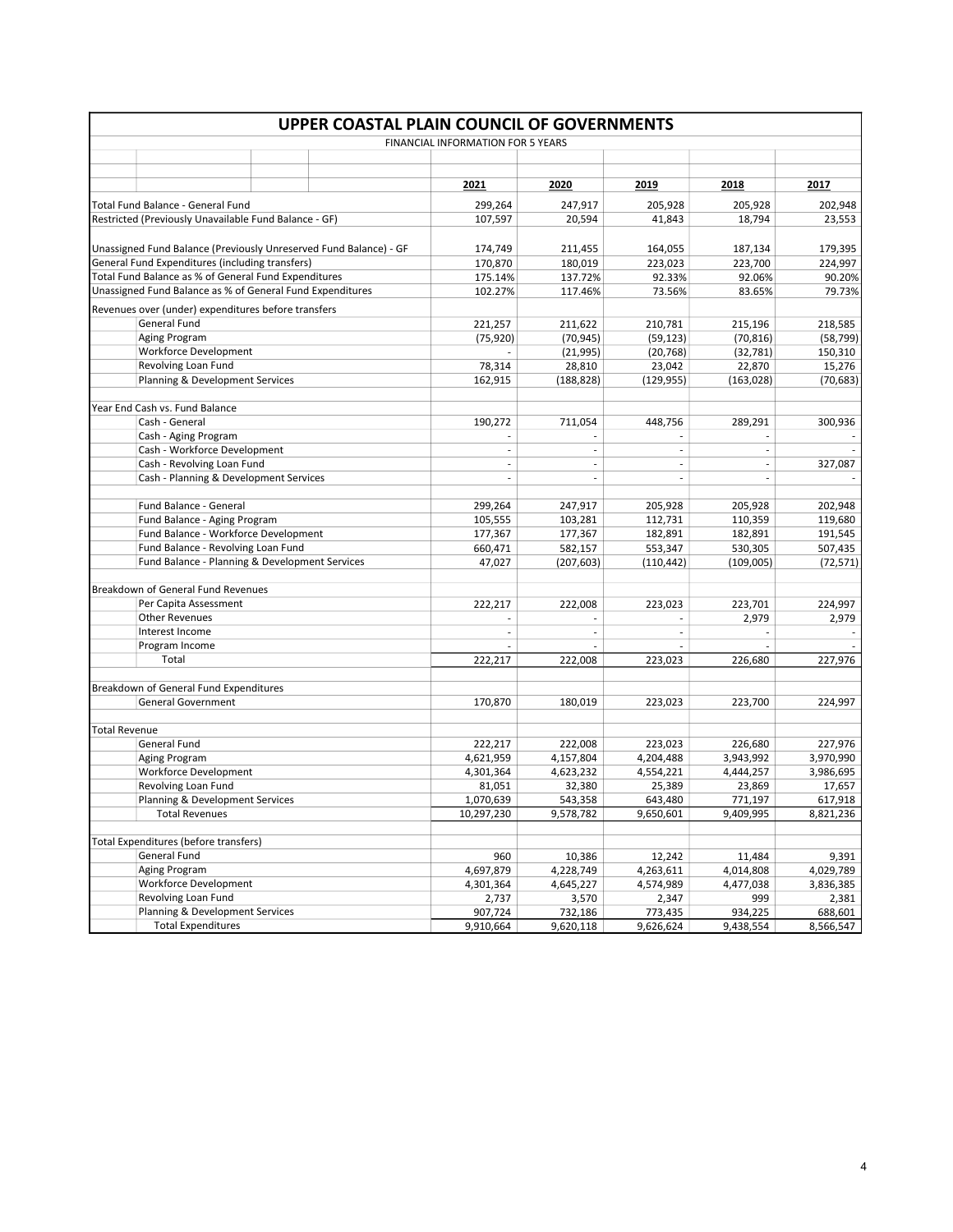

Analysis of Fund Balance - General Fund

# UPPER COASTAL PLAIN COUNCIL OF GOVERNMENTS

Analysis of Unassigned Fund Balance as a % of General Fund Expenditures

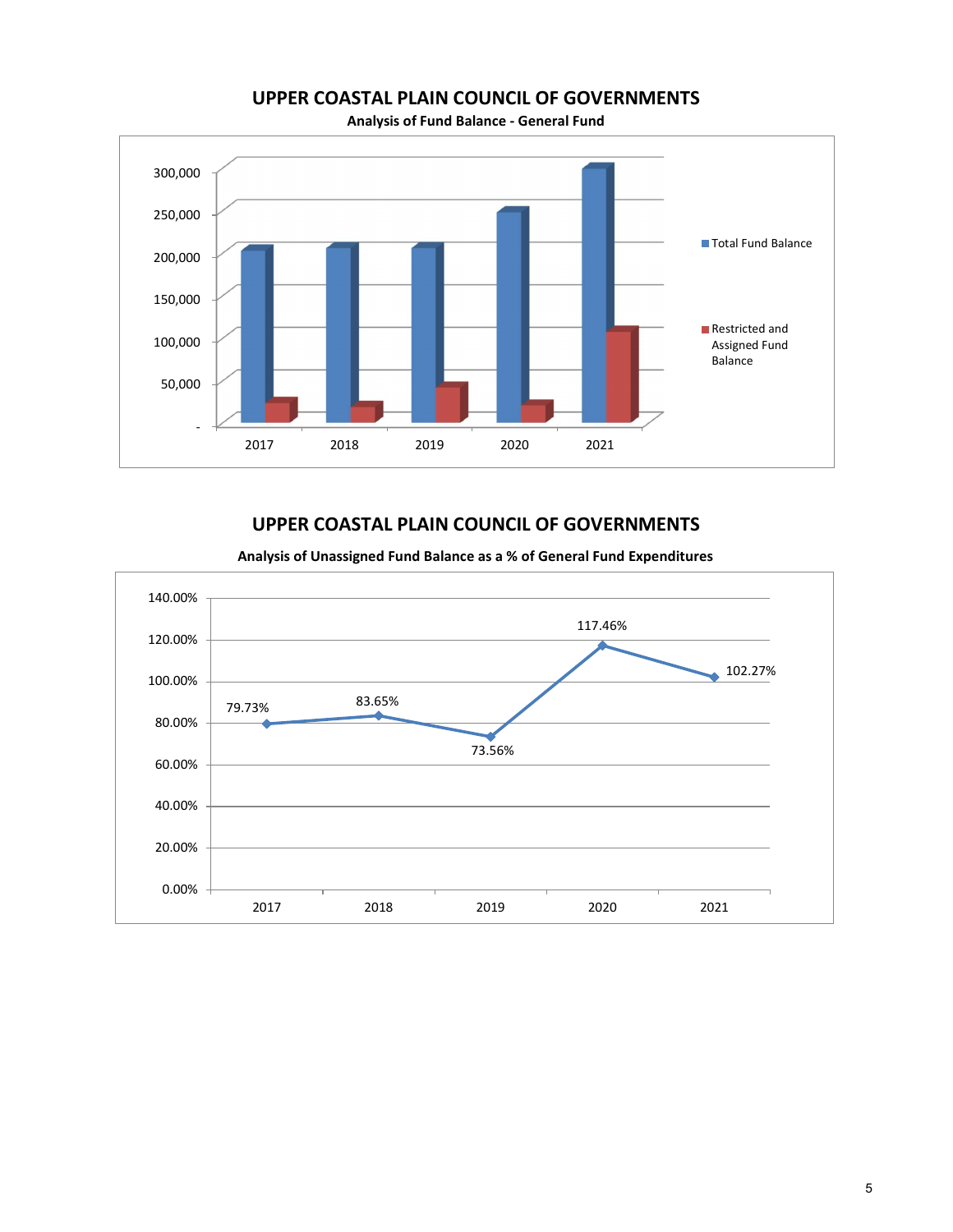UPPER COASTAL PLAIN COUNCIL OF GOVERNMENTS





Analysis of Cash and Fund Balances at June 30, 2021



|                                 |               | 2021 |                      |           |
|---------------------------------|---------------|------|----------------------|-----------|
|                                 | Cash Balances |      | <b>Fund Balances</b> |           |
| General Fund                    | 190,272       |      |                      | 299,264   |
| Aging Program                   |               |      |                      | 105,555   |
| <b>Workforce Development</b>    |               |      |                      | 177,367   |
| Revolving Loan Fund             |               |      |                      | 660,471   |
| Planning & Development Services |               |      |                      | 47,027    |
| Total                           | 190.272       |      |                      | 1,289,684 |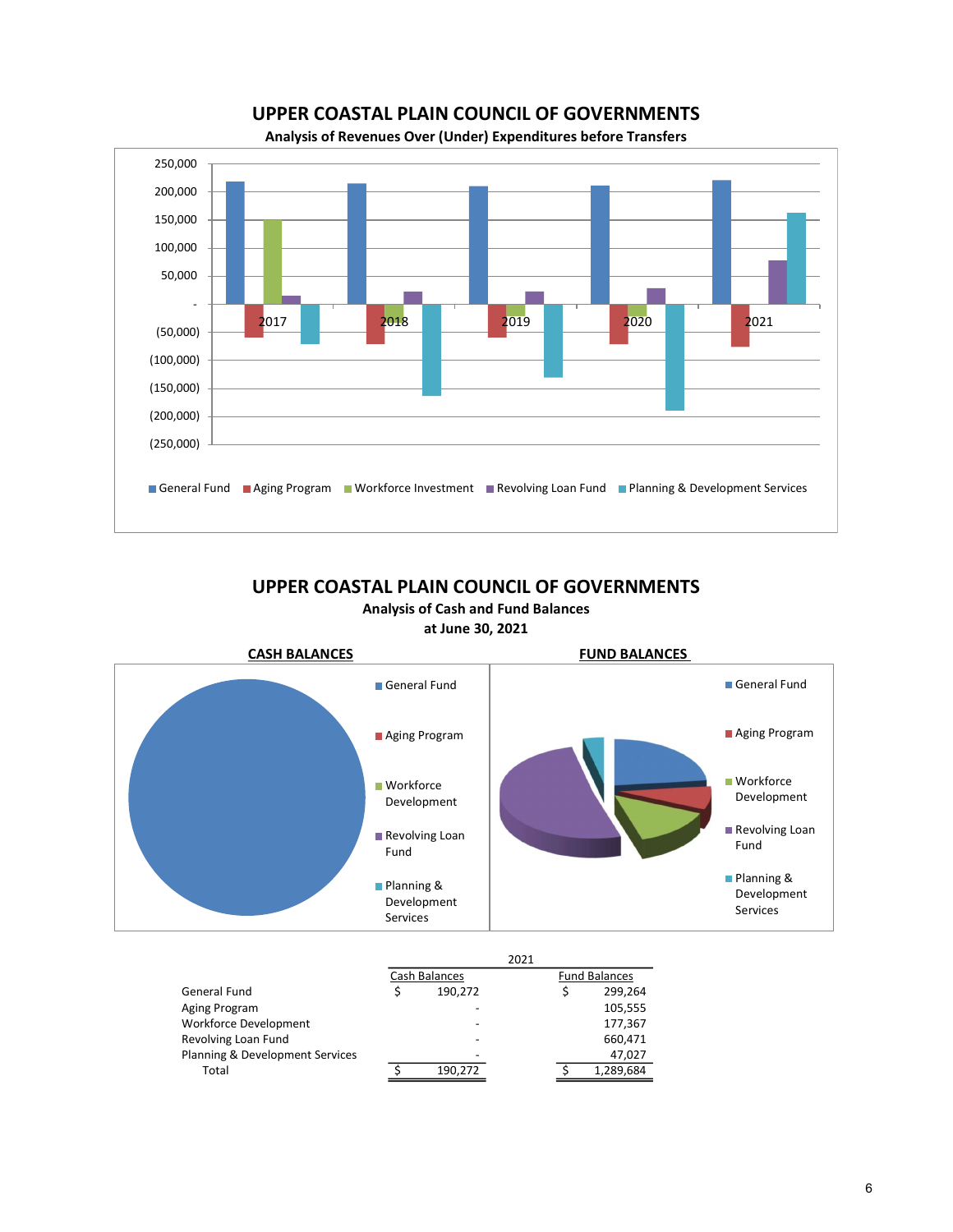Break Down of General Fund Revenue

FYE June 30, 2021



UPPER COASTAL PLAIN COUNCIL OF GOVERNMENTS

Analysis of Total Revenues

FYE June 30, 2021